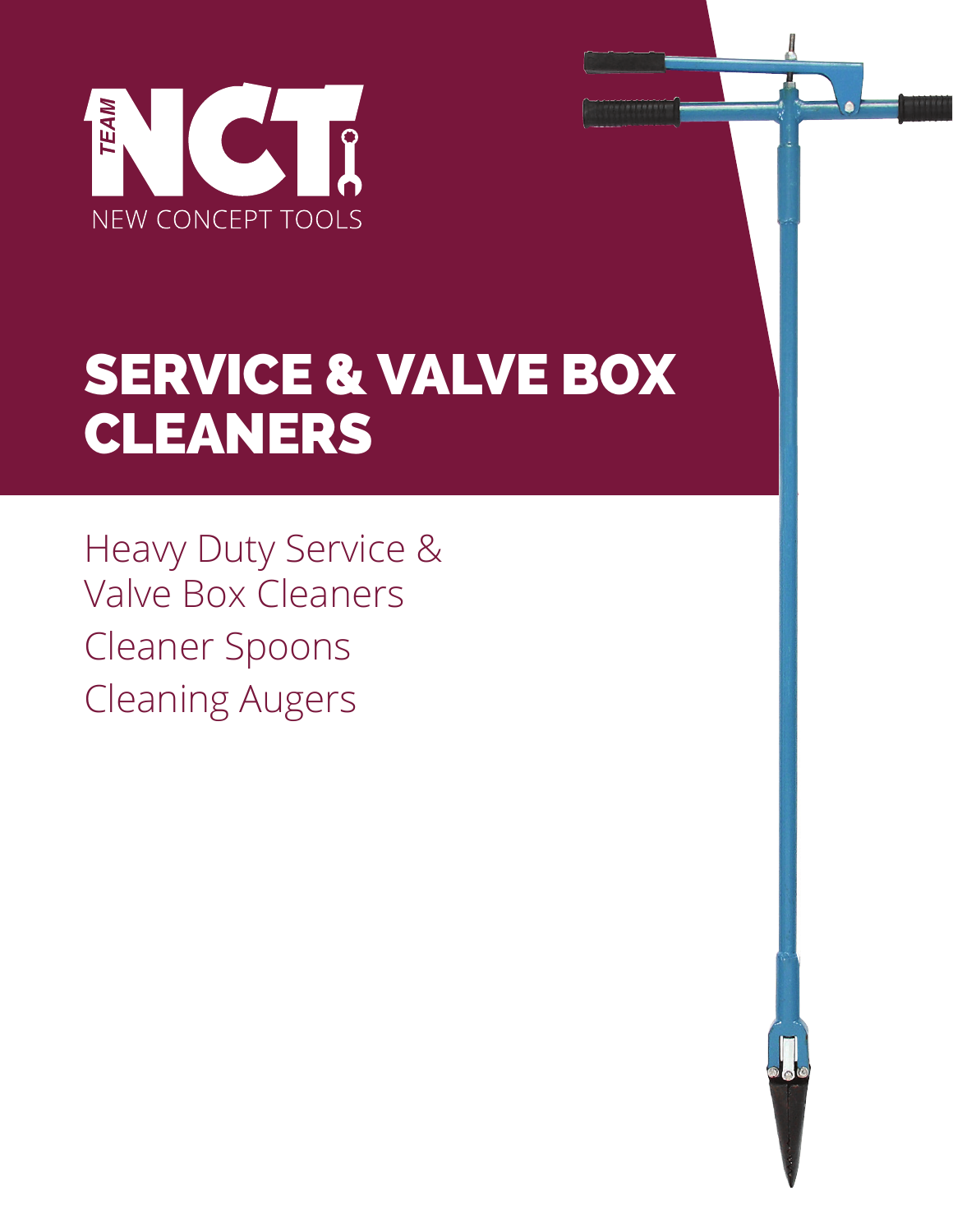## SERVICE & VALVE BOX CLEANERS Heavy Duty Service & Valve Box Cleaners

### Heavy Duty Service & Valve Box Cleaners

- Twice the holding power of competitors' cleaners
- Powder coated for corrosion resistance
- Rubber coated handles for better grip
- Interchangeable spoons
- All welded construction



Valve and Service Box Cleaner Handle Assembly

### Valve & Service Box Cleaner Spoons





Standard Cleaner Spoon

Spoon



Retrieving Spoon Needle Nose Grip Retrieving Spoon Shark Grip

| PRODUCT DESCRIPTION            |               |           |         | WT.        | PART NO.  |
|--------------------------------|---------------|-----------|---------|------------|-----------|
| <b>Cleaner Handle Assembly</b> |               |           | 3 lbs   | 05922A     |           |
| Std Valve & SB Spoon           |               |           |         | 2 lbs      | 63315 3SB |
| Std Spoons w/Yoke & Pins       |               |           | 2 lbs.  | 63315 3VB  |           |
| 41/2" VB Clam Spoon            |               |           |         | 2 lbs.     | 63322 CS  |
| Needle Nose Spoon              |               |           | 2 lbs.  | 63315 3C   |           |
| Shark Grip Spoon               |               |           |         | 2 lbs.     | 63315 3B  |
| PRODUCT DESCRIPTION            | <b>LENGTH</b> | WT.       |         | STD NO.    | CLAM NO.  |
| Service & Valve Box Cleaner    | 6 ft.         | $13$ lbs  | 63315SB |            | 63318 1CS |
| Service & Valve Box Cleaner    | 7 ft.         | $14$ lbs  |         | 63315 1SB  | 63316 1CS |
| Service & Valve Box Cleaner    | 8 ft.         | $15$ lbs. |         | 63315 2SB  | 63317 1CS |
| Service & Valve Box Cleaner    | 10 ft.        | 18 lbs.   |         | 63315 10SB | 63317 5CS |
| Service & Valve Box Cleaner    | 12 ft.        | 25 lbs.   |         | 63315 12SB | 63317 6CS |

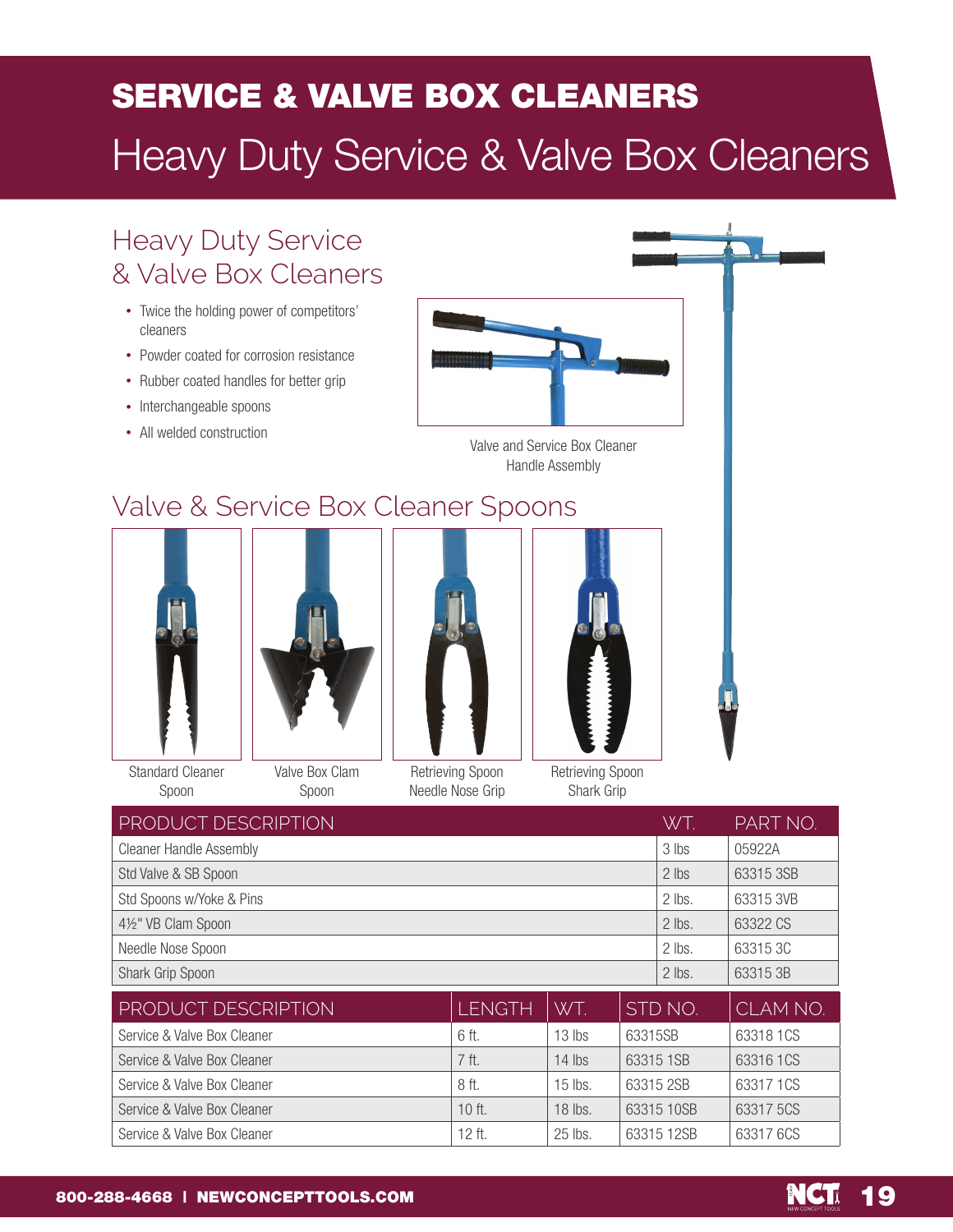## COMBO WRENCHES & ACCESSORIES Heavy Duty Service & Valve Box Cleaners

#### Interchangeable Cleaning Spoons